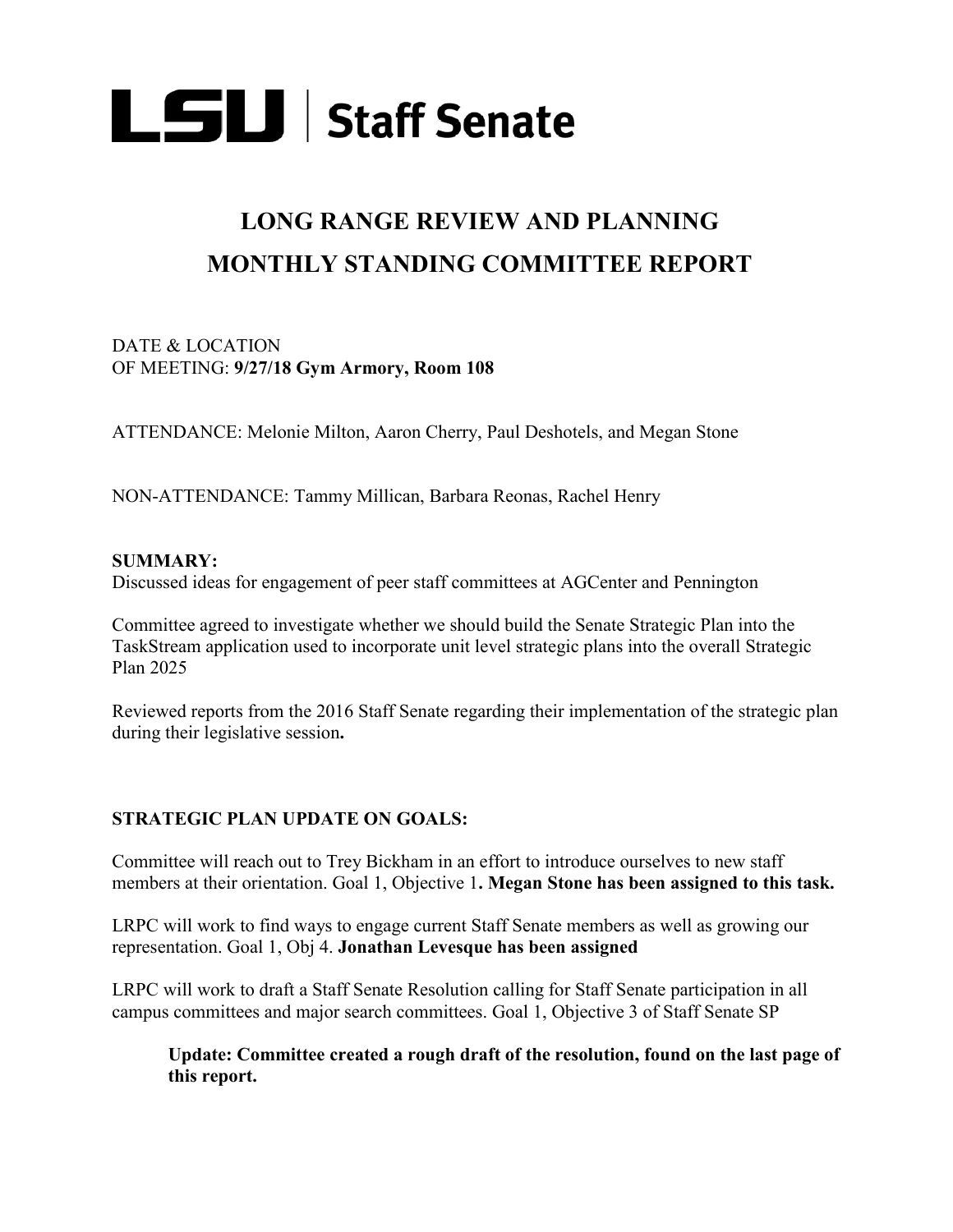Melonie Milton will reach out to the AgCenter and Pennington HR contacts to find a representative of their staff committees. Goal 1, Objective 1

Megan Stone will reach out to the staff senates of our peer institutions to find if they have drafted a resolution similar to our call for inclusion in hiring committees. Goal 1, Objective 3

Jonathan Levesque will find out how/if we should build our strategic plan into TaskStream.

Submitted By: Jonathan Levesque